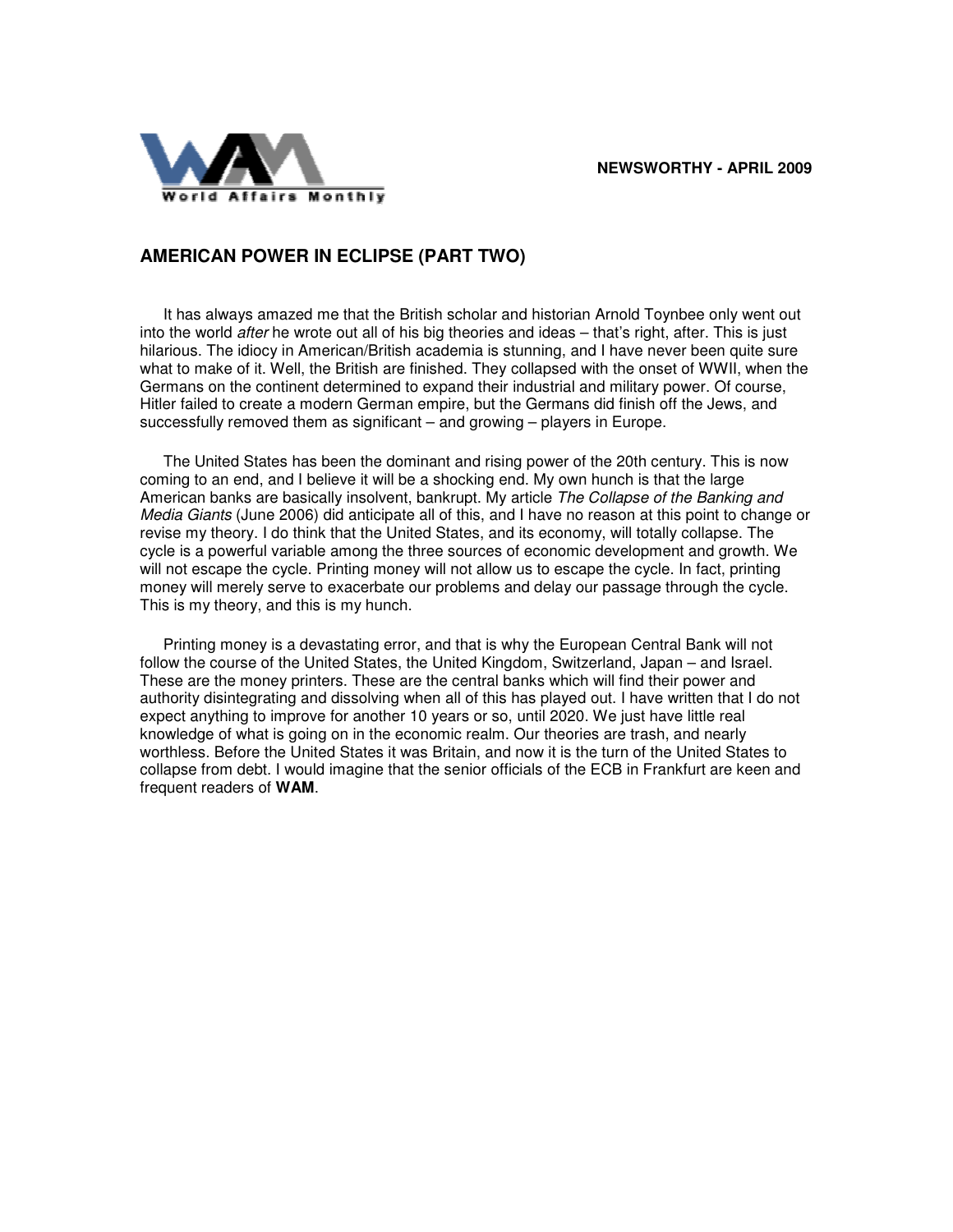

Japanese holdings remain on the decline.

I had a keen understanding back in the mid-1980s that the United States would suffer greatly once it moved from net creditor to net debtor in the world economy. This is indeed what has happened. The clock began ticking in the mid-1980s – net debtor status – and I figured we would have about 25-30 years or so before "the shit hit the fan." I was right. I still think we have a little time left, but not much. The money printing is going to speed up our approach to total collapse. The theory in Washington is that the money printing will help us – this is bullshit, ignorant bullshit. We will soon find out how much bullshit it really is. I published in **WAM** in February 2009 an article which I must again refer you to. I think it serves as an excellent summary of the problem.

The title: COLLAPSE OF U.S. FINANCIAL/MILITARY POWER + FULL DEVELOPMENT OF THE WORLD ECONOMY = A SHARPLY DEVALUED DOLLAR

## The URL: http://worldaffairsmonthly.com/printfriendlybyid.php?id=1143

The real issue is what is going to happen in the Middle East. The oil is there, and the United States needs that oil – desperately.